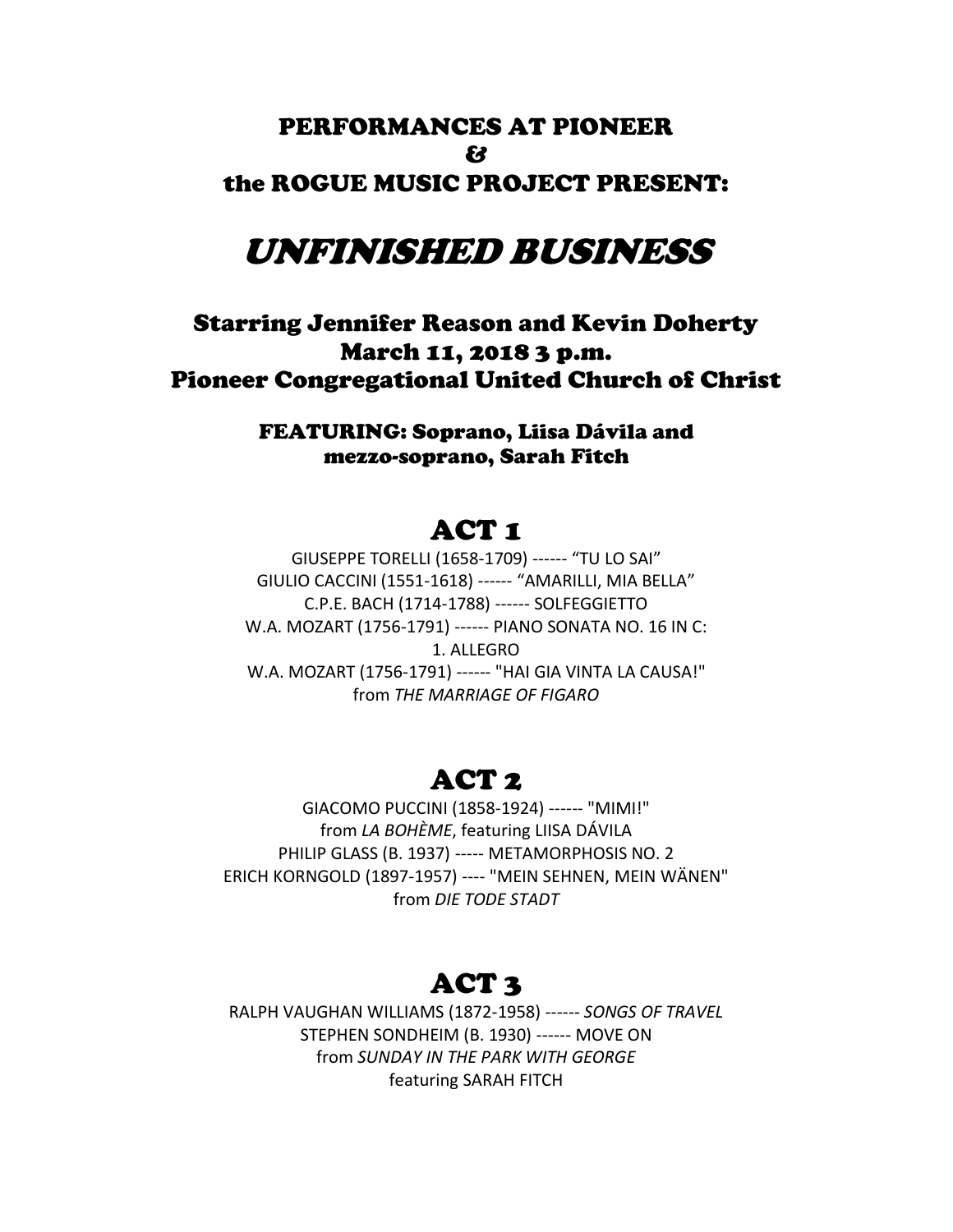# LIBRETTI, POETRY, & TRANSLATIONS

#### *Tu lo sai*

Tu lo sai quanto t'amai Lo sai, crudel Io non bramo altra mercé Ma ricrodati di me E poi sprezza un infidel

#### *Amarilli, mia bella*

Amarilli, mia bella, Non credi, o del mio cor dolce desio, D'esser tu l'amor mio? Credilo pur: e se timor t'assale, Dubitar non ti vale. Aprimi il petto e vedrai scritto in core: Amarilli è il mio amore.

#### *You Know*

You know how much I love you; You know it, cruel one! I do not desire another mercy, But that you remember me; And then despise an unfaithful one

### *Amarilli, my beautiful one*

Amarilli, my beautiful one, Do you not believe, oh sweet desire of my heart, that you are my love? Do believe it; and if fear assails you, Doubting will not avail you. Open my chest and you will see written on my heart: "Amarilli is my love!"

# Hai già vinta la causa! From The Marriage of Figaro

Hai già vinta la causa! "You've won the case already"! Cosa sento? What do I hear? In qual laccio cadea? What trap have I fallen into? Perfidi! io voglio di tal modo punirvi, Scoundrels! I'll punish you in

A piacer mio la sentenza sarà. The decision will be how I want it. Ma s'ei pagasse la vecchia pretendente? But if he pays off the old plaintiff? Pagarla! In qual maniera? Pagarla! In qual maniera? E poi v'è Antonio And then there's Antonio, Che all'incognito Figaro ricusa Who won't give his niece in Di dare una nipote in matrimonio. The matrimonion of the nobody Figaro. Coltivando l'orgoglio di questo To nurture that lamebrain's pride... mentecatto.. Tutto giova a un raggiro... Tutto giova a un raggiro... Il colpo è fatto. The deed is done.

Vedrò mentr'io sospiro strattura all'anno 1920 alla Shall I, while I'm sighing, Ei posseder dovrà? Shall he have it? Chi in me destò un affetto, United to a vile object Che per me poi non ha? By the hand of love?

Ah no! lasciar in pace and the Ah no I won't leave Non vo' questo contento, Non vo' questo contento, Per dare a me tormento, The mass of the Total To torture me, E forse ancor per ridere And maybe to laugh Di mia infelicità. At my unhappiness. Già la speranza sola Now only the hope of the hope of the hope of the hope of the hope of the hope of the hope of the hope of the hope of the hope of the hope of the hope of the hope of the hope of the hope of the hope of delle vendette mie Of the revenges I'll have Quest'anima consola, Consoles this soul

this way,

Felice un servo mio? See one of my servants happy? E un ben che invan desio, And the good thing I want in vain, Vedrò per man d'amore Shall I see the woman who woke in me Unita a un vile oggetto A feeling she doesn't have for me

Tu non nascesti, audace, You weren't born, rash person, E giubilar mi fa. And makes me rejoice! – *English translation by Jane Bishop*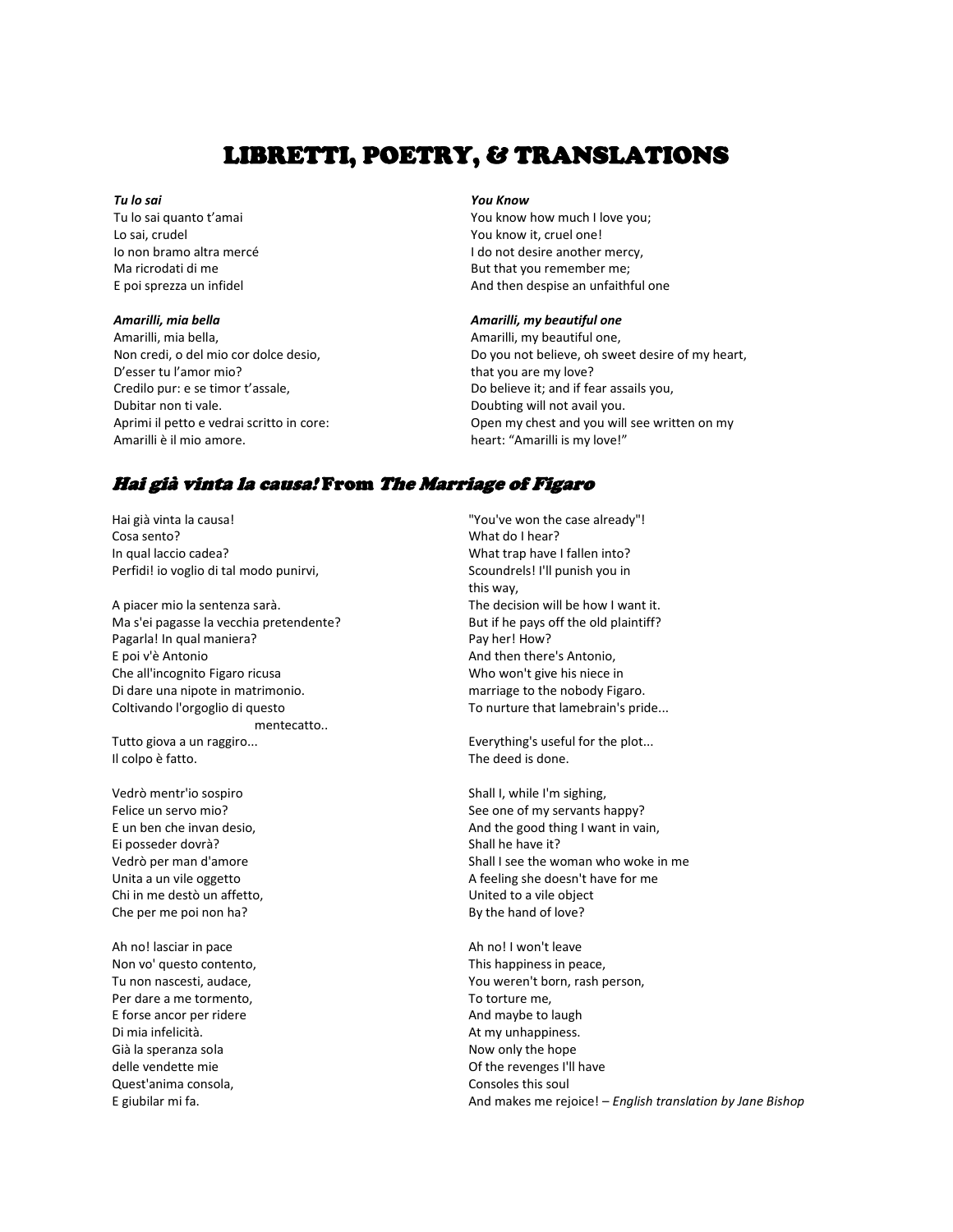# La Bohème – Act III

**Marcello** Mimì?!

**Mimì** Son io. Speravo di trovarti qui.

**Marcello** È ver. Siam qui da un mese di quell'oste alle spese. Musetta insegna il canto ai passeggeri; Io pingo quel guerrier sulla facciata. *(Mimì tossisce.)* È freddo. Entrate.

#### **Mimì**

C'è Rodolfo? **Marcello** Sì.

**Mimì** Non posso entrar.

**Marcello** *(sorpreso)* Perché?

**Mimì** *(Scoppia in pianto)* O buon Marcello, aiuto!

**Marcello** Cos'è avvenuto?

### **Mimì**

Rodolfo m'ama. Rodolfo m'ama mi fugge e si strugge per gelosia. Un passo, un detto, un vezzo, un fior lo mettono in sospetto... Onde corrucci ed ire. Talor la notte fingo di dormire e in me lo sento fiso spiarmi i sogni in viso. Mi grida ad ogni istante: Non fai per me, prenditi un altro amante. Ahimè! In lui parla il rovello; lo so, ma che rispondergli, Marcello?

**Marcello**

Quando s'è come voi non si vive in compagnia.

**MARCELLO** Mimì?!

**MIMÌ** I hoped I'd find you here.

**MARCELLO** That's right. We've been here

a month, at the host's expense. Musetta teaches the guests singing.

And I paint those warriors by the door there. It's cold. Come inside.

**MIMÌ** Is Rodolfo there?

**MARCELLO** Yes.

**MIMÌ** I can't go in. No, no!

**MARCELLO** Why not?

**MIMÌ** Oh! help me, good Marcello! Help me!

**MARCELLO** What's happened?

### **MIMÌ**

Rodolfo - he loves me but flees from me, torn by jealousy. A glance, a gesture, a smile, a flower arouses his suspicions, then anger, rage... Sometimes at night I pretend to sleep, and I feel his eyes trying to spy on my dreams. He shouts at me all the time: "You're not for me. Find another. You're not for me." I know it's his jealousy speaking, but what can I answer, Marcello?

**MARCELLO** When two people are like you two, they can't live together.

**MIMÌ**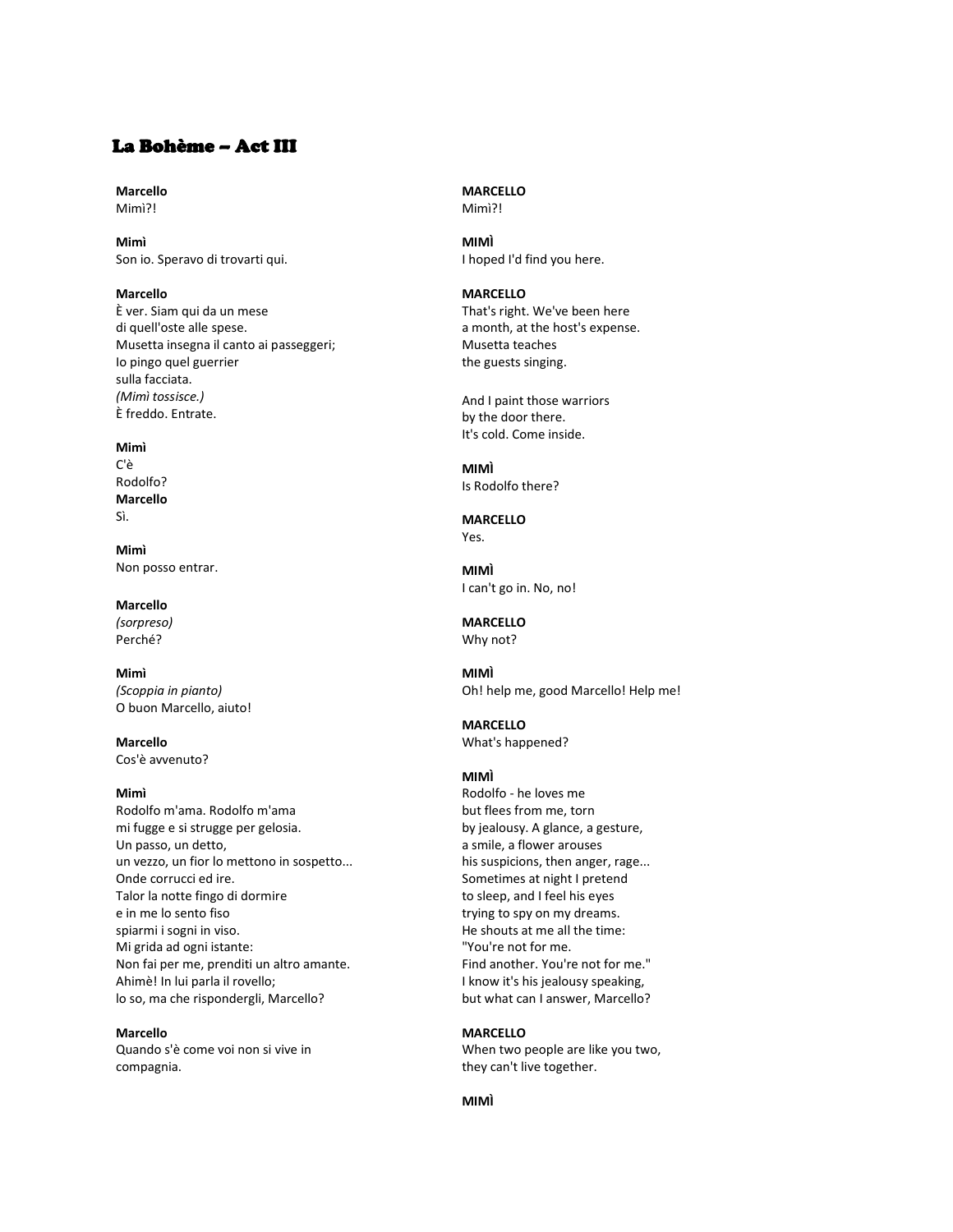### **Mimì**

Dite bene. Lasciarci conviene. Aiutateci voi; noi s'è provato più volte, ma invano. Fate voi per il meglio.

# **Marcello**

Son lieve a Musetta ed ella è lieve a me, perché ci amiamo in allegria... Canti e risa, ecco il fior d'invariabile amor!

**Marcello** Sta ben! Ora lo sveglio.

**Mimì** Dorme?

#### **Marcello**

E piombato qui un'ora avanti l'alba; s'assopì sopra una panca. Guardate...

### Che tosse!

#### **Mimì**

Da ieri ho l'ossa rotte. Fuggì da me stanotte dicendomi: È finita. A giorno sono uscita e me ne venni a questa volta .

# **Marcello**

Si desta... s'alza, mi cerca... viene.

**Mimì** Ch'ei non mi veda!

## **Marcello**

Or rincasate... Mimì... per carità, non fate scene qua! You're right. We should separate. Help us, Marcello, help us. We've tried again and again, but in vain.

# **MARCELLO**

I take Musetta lightly, and she behaves like me. We love light-heartedly. Laughter and song - that's the secret of a lasting love.

# **MARCELLO**

All right. I'll wake him up.

**MIMÌ** Is he sleeping?

# **MARCELLO**

He stumbled in here an hour before dawn and fell asleep on a bench. Look at him...

What a cough!

#### **MIMÌ**

I've been aching all over since yesterday. He fled during the night, saying: "It's all over." I set out at dawn and came here to find you.

#### **MARCELLO**

He's waking up. He's looking for me...Here he comes.

#### **MIMÌ** He mustn't see me.

## **MARCELLO**

Go home now, Mimì. For God's sake, no scenes here.

Translation: William Fense Weaver © Capitol Records, Inc., 1952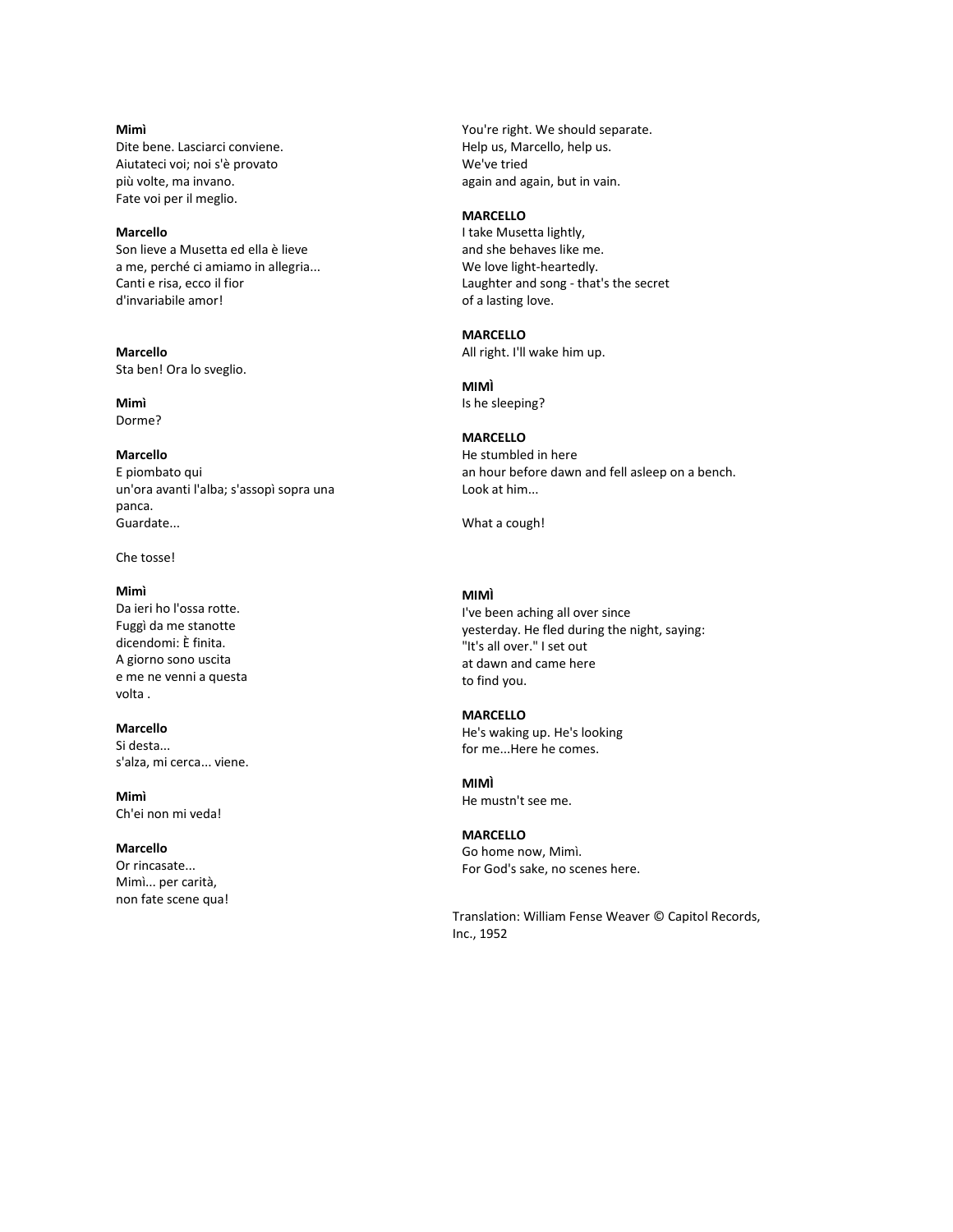# Pierrot's Tanzlied from Die Tode Stadt

Mein Sehnen, mein Wähnen, mein Wähnen, my obsession, mein Wähnen, musikaan met voor de met verstelling, my obsession, es träumt sich zurück. they take my back in dreams. verlor ich mein Glück. Now I've lost my happiness. Im Tanze am Rhein, The Communist Communist Communist Communist Communist Communist Communist Communist Communist Communist Communist Communist Communist Communist Communist Communist Communist Communist Communist Communist bei Mondenschein, in the moonlight, ein inniger Blick, and the settlement of the settlement of the blue eyes, and the settlement of the settlement of the settlement of the settlement of the settlement of the settlement of the settlement of the settlement of o bleib, o geh mir nicht fort, O stay, don't go far away,

Mein Sehnen, mein Wähnen, Music eines My yearning, my obsession, es träumt sich zurück. they take me back in dreams. Zauber der Ferne The magic of things far away warf in die Seele den Brand, brings a burning ot my soul<br>
Zauber des Tanzes lockte, brings a burning ot my soul<br>
The magic of the dance lure ward Komödiant. And I was then Pierrot. lernt unter Tränen küssen. And and learned from tears to kiss. Rausch und Not, **Intoxication and misery**, Wahn und Glück: **Illusion and happiness**: Ach, das ist Gauklers Geschick. And the state of the Ah, this is a clown's destiny.

Mein Sehnen, mein Wähnen, Music eines My yearning, my obsession,

Im Tanze gewann ich, In the dance I once obtained it, gestand mirs aus Blau-aug she confessed to me with a loving Gestand mirs ihr bittend Wort: Confessed to me with her pleading words: bewahre der Heimat **preserve the memory of your homeland's** still blühendes Glück. peaceful, flourishing happiness.

The magic of the dance lured me, Folgt ihr, der Wundersüssen, I followed her, my wonderful sweetheart,

es träumt sich zurück. they take me back in dreams. – *English Translation by Hank Hammert*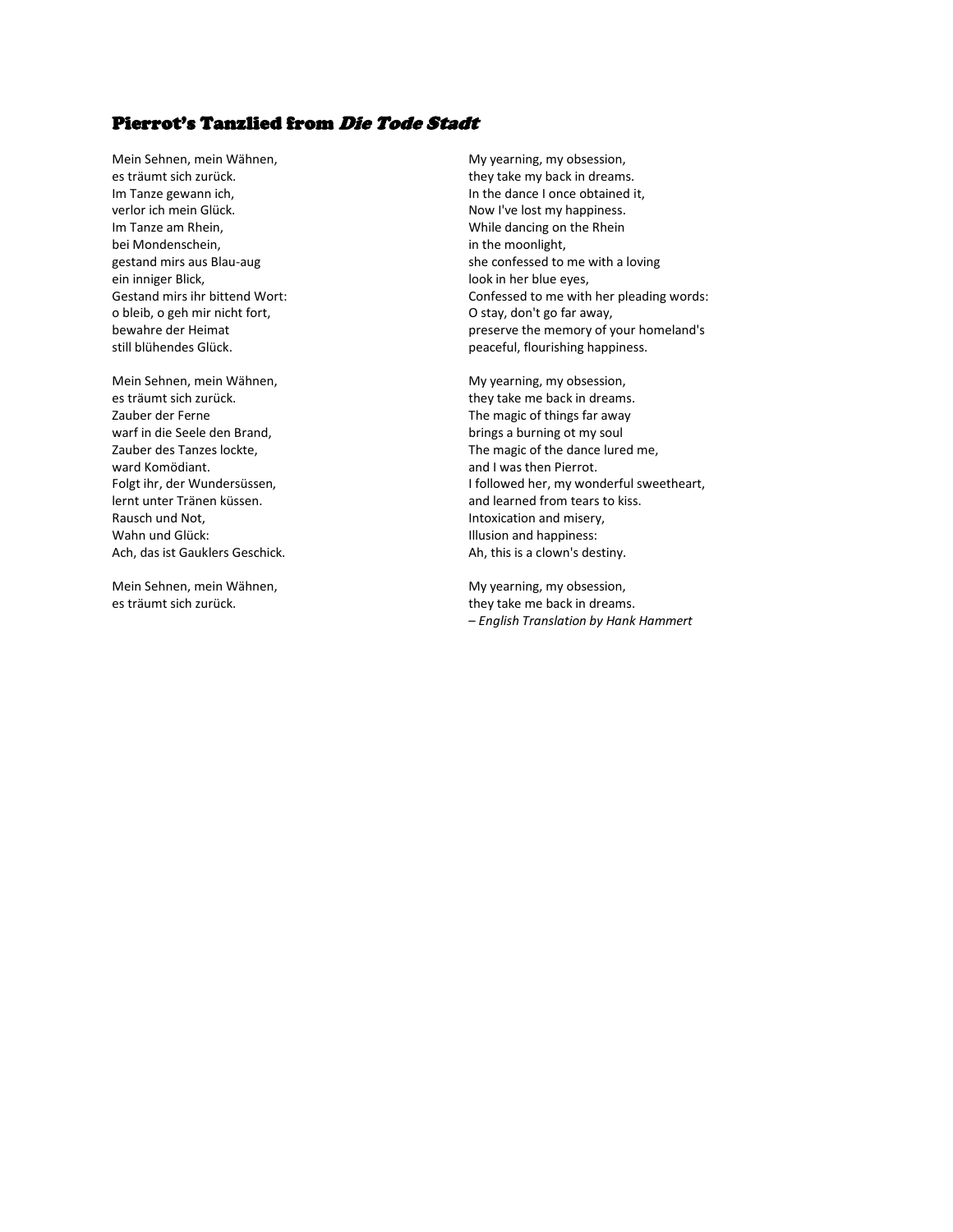# Songs of Travel – Poetry by Robert Louis Stevenson

#### **1 – The Vagabond**

Give to me the life I love, Let the lave go by me, Give the jolly heaven above, And the byway nigh me. Bed in the bush with stars to see, Bread I dip in the river – There's the life for a man like me, There's the life forever.

Let the blow fall soon or late, Let what will be o'er me; Give the face of earth around, And the road before me. Wealth I seek not, hope nor love, Nor a friend to know me; All I seek, the heaven above, And the road below me.

Or let autumn fall on me Where afield I linger, Silencing the bird on tree, Biting the blue finger. White as meal the frosty field – Warm the fireside haven – Not to autumn will I yield, Not to winter even!

Let the blow fall soon or late, Let what will be o'er me; Give the face of earth around, And the road before me. Wealth I ask not, hope nor love, Nor a friend to know me; All I ask, the heaven above, And the road below me.

#### **2 – Let Beauty Awake**

Let Beauty awake in the morn from beautiful dreams, Beauty awake from rest! Let Beauty awake For Beauty's sake In the hour when the birds awake in the brake And the stars are bright in the west!

Let Beauty awake in the eve from the slumber of day, Awake in the crimson eve! In the day's dusk end When the shades ascend, Let her wake to the kiss of a tender friend, To render again and receive!

#### **3 – The Roadside Fire**

I will make you brooches and toys for your delight Of bird-song at morning and star-shine at night, I will make a palace fit for you and me Of green days in forests, and blue days at sea.

I will make my kitchen, and you shall keep your room, Where white flows the river and bright blows the broom; And you shall wash your linen and keep your body white In rainfall at morning and dewfall at night.

And this shall be for music when no one else is near, The fine song for singing, the rare song to hear! That only I remember, that only you admire, Of the broad road that stretches and the roadside fire.

#### **4 – Youth and Love**

To the heart of youth, the world is a highway-side. Passing forever, he fares; and on either hand, Deep in the gardens golden pavilions hide, Nestle in orchard bloom, and far on the level land Call him with lighted lamp in the eventide.

Thick as stars at night when the moon is down, Pleasures assail him. He to his nobler fate Fares; and but waves a hand as he passes on, Cries but a wayside word to her at the garden gate, Sings but a boyish stave and his face is gone.

#### **5 – In Dreams**

In dreams unhappy, I behold you stand As heretofore: The unremember'd tokens in your hand Avail no more.

No more the morning glow, no more the grace, Enshrines, endears. Cold beats the light of time upon your face And shows your tears.

He came and went. Perchance you wept awhile And then forgot. Ah me! But he that left you with a smile Forgets you not.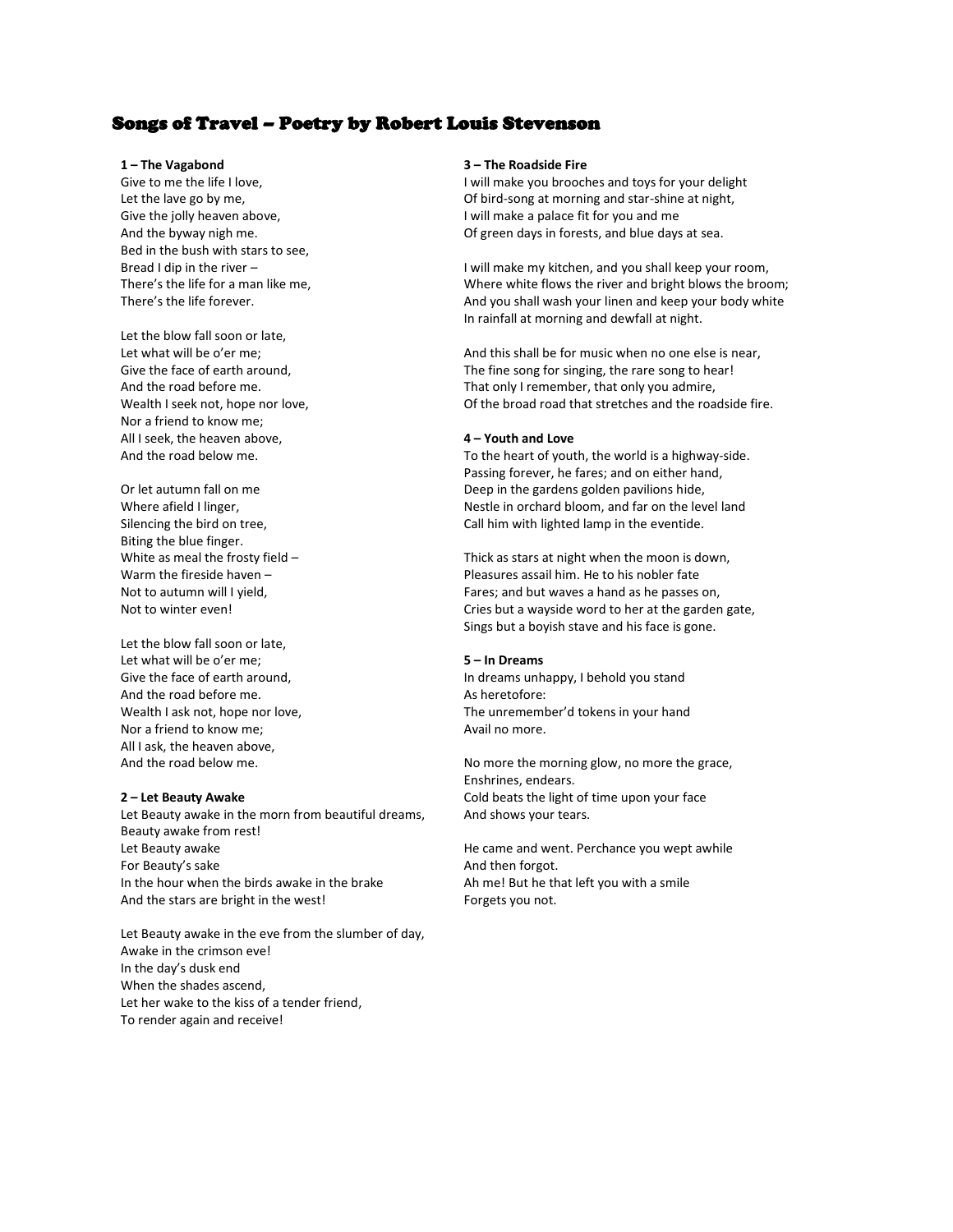#### **6 – The Infinite Shining Heavens**

The infinite shining heavens Rose, and I saw in the night Uncountable angel stars Showering sorrow and light.

I saw them distant as heaven, Dumb and shining and dead, And the idle stars of the night Were dearer to me than bread.

Night after night in my sorrow The stars looked over the sea, Till lo! I looked in the dusk And a star had come down to me.

#### **7 – Whither Must I Wander?**

Home no more home to me, whither must I wander? Hunger my driver, I go where I must. Cold blows the winter wind over hill and heather: Thick drives the rain and my roof is in the dust. Loved of wise men was the shade of my roof-tree, The true word of welcome was spoken in the door– Dear days of old with the faces in the firelight, Kind folks of old, you come again no more.

Home was home then, my dear, full of kindly faces, Home was home then, my dear, happy for the child. Fire and the windows bright glittered on the moorland; Song, tuneful song, built a palace in the wild. Now when day dawns on the brow of the moorland, Lone stands the house, and the chimney-stone is cold. Lone let it stand, now the friends are all departed, The kind hearts, the true hearts, that loved the place of old.

Spring shall come, come again, calling up the moorfowl, Spring shall bring the sun and the rain, bring the bees and flowers;

Red shall the heather bloom over hill and valley, Soft flow the stream through the even-flowing hours. Fair the day shine as it shone on my childhood– Fair shine the day on the house with open door; Birds come and cry there and twitter in the chimney– But I go for ever and come again no more.

#### **8 – Bright is the Ring of Words**

Bright is the ring of words When the right man rings them, Fair the fall of songs When the singer sings them, Still they are carolled and said– On wings they are carried– After the singer is dead And the maker buried.

Low as the singer lies In the field of heather, Songs of his fashion bring The swains together. And when the west is red With the sunset embers, The lover lingers and sings And the maid remembers.

#### **9 – I Have Trod the Upward and the Downward Slope**

I have trod the upward and the downward slope; I have endured and done in days before; I have longed for all, and bid farewell to hope;

And I have lived and loved, And closed the door.